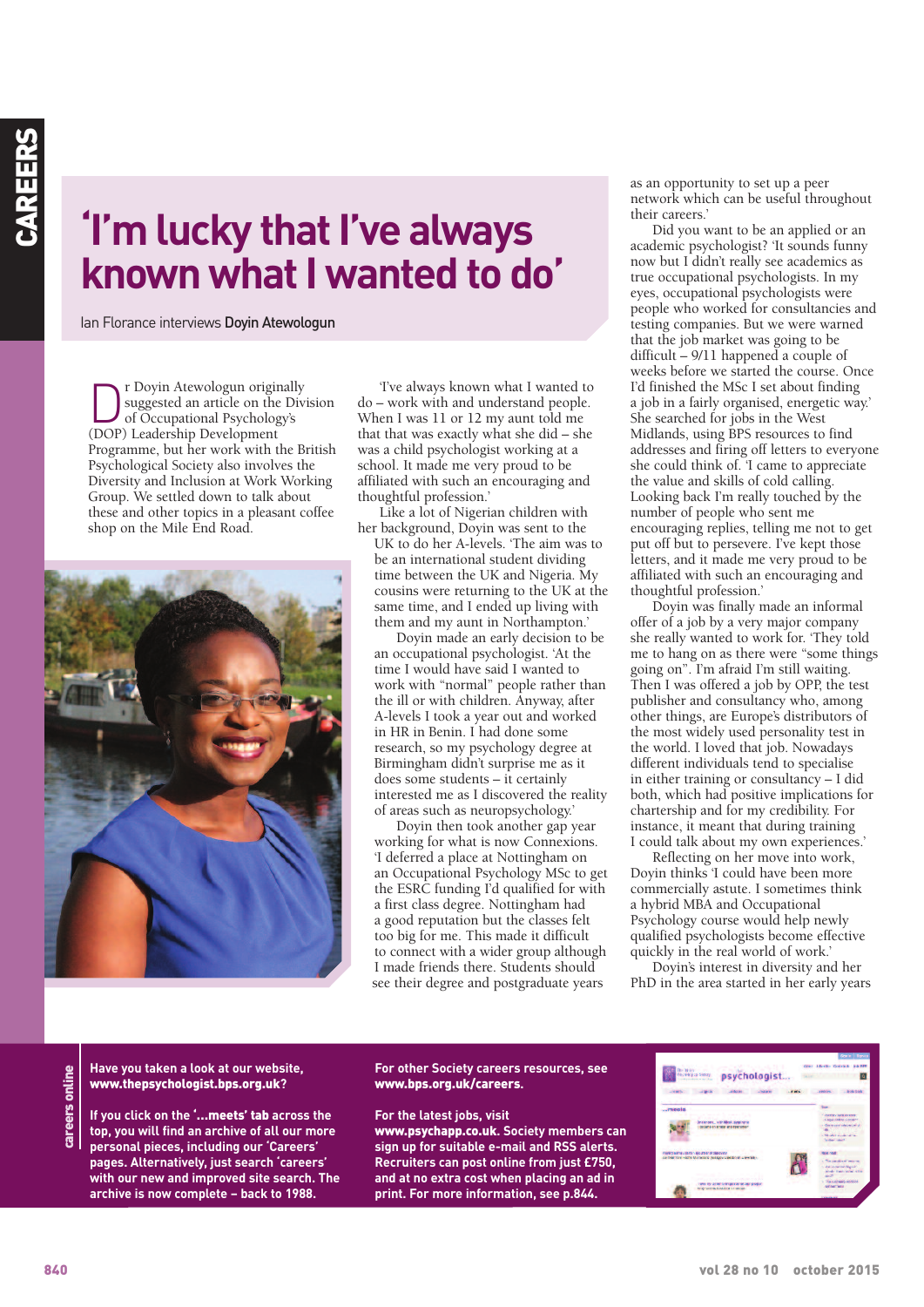in work. 'For a long time I worked with very few black or Asian colleagues, and there was very little talk about diversity. I became aware that the same behaviours from different people would be rated differently by different bosses as well as by raters in assessment centres. I got fascinated with diversity as an issue and this tied in with authentic leadership, which was of huge interest at the time. It struck me that asking people to be themselves, to be authentic, was tenable if their identities aligned with society's expectations. But what if the "authentic you" isn't actually what people expect to see in leadership roles?'

Doyin's PhD looked at the effect of micro-behaviours on minority ethnic leaders' work identities. 'OPP gave me huge support, and because I was working in training and consultancy I was able to work very flexibly alongside studying. I suppose I had early experience of a portfolio career. I finished the PhD in January 2012 and entered a whole new world of researching leadership and diversity.'

Surprisingly, given her earlier views, Doyin's more recent career has been as an academic. 'Not deliberately – I had

received a lot of positive feedback about some of my academic skills like writing and presenting abstract information in an accessible way, so I was warming to it. And, soon after completing my PhD, I was offered a maternity cover job at City University, then another, and then I moved on to Queen Mary, University of London where I am now. I still do a little consultancy – as an associate for companies and some off my own bat.'

The diversity group has grown 'with the support of the Society. But I'm surprised that this sort of work is only just beginning. At the moment our mission is very much to link diversity practitioners with academic research but, as well as this external communications role, we have an internal marketing mission – to make the Society itself more aware of and more responsive to diversity issues, like coaching minority clients, gathering evidence for interventions that work for heterogeneous groups, and training occupational psychologists.'

Doyin is also involved in the DOP Leadership Development Programme, which for the last three years has aimed at providing potential DOP committee members with the knowledge, skills and attributes needed to become effective leaders. 'I was on the first programme and volunteered to evaluate it, working with a team of volunteers. It's taught me a lot about logistics, project management and motivating others. I think the course has helped participants to be more realistic through understanding the structure of the Society. The Society is run, to a great extent, by volunteers, and members' fees are not thrown about. It takes longer to get things done than one might want but that's understandable – everyone has their day job.'

You seem to get involved a lot with the Society. Would you like to do more? 'The thought fills me with foreboding since I have enough to do! But I suppose if you complain you need to step up to the mark.'

Have you got any advice for someone starting in psychology now? 'Make good friends on your course. Volunteer for the DOP. Do your research and *really* try to understand what sort of roles there are out there. And be careful about going into HR. It's a different identity and you'd do better to get experience as a locum, associate or volunteer within our profession.'

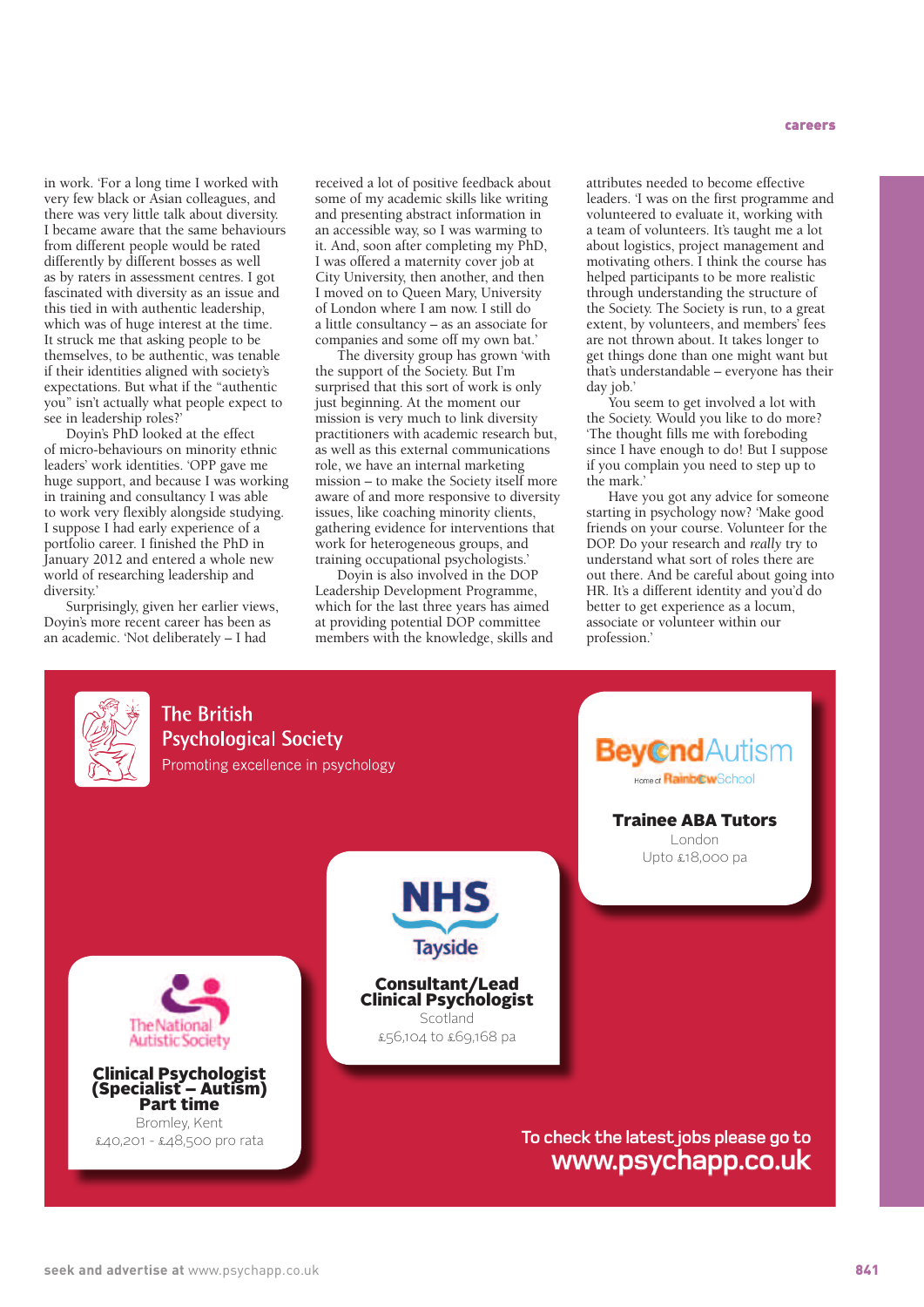

hology graduate <mark>Melanthe Grand</mark> interviews her mother, Chartered Psychologist and novelist **Voula Grand** 

**M** y mother, Voula Grand, is a movelist. Her professional p<br>focuses on the development of lead Chartered Psychologist and novelist. Her professional practice focuses on the development of leaders in global corporations. She has 30 years' experience working with teams and individuals using a range of psychological techniques to enhance performance. Voula has been a member of the British Psychological Society since her student days and is now an Associate Fellow.

Her first novel, *Honor's Shadow*, about the psychology of betrayal and revenge, was published by Karnac in 2011. Voula is one of the authors of the BPS Book of the Year *The Psychology Book* published by DK in 2013. She writes a blog discussing aspects of writing and psychology. She is also mother to my 28-year-old brother Thibault, and three adult stepchildren,

I studied psychology at the University of York and am now studying for an MA in integrative child psychotherapy at the Institute of Arts in Therapy and Education. I have an interest in the application of the arts for children with special needs, and I write a blog about my relationship with one boy with autism. I work part-time for my mother's company as an assistant psychologist.

**Our editor is working on a feature 'growing up with a psychologist'. If you are the child of a psychologist, with a view on how this may have affected your upbringing, he would like to hear from you. Or perhaps as a psychologist you are aware of how that knowledge is affecting your own parenting? E-mail jon.sutton@bps.org.uk**

Here, I interview my mother about the impact that the study and practice of psychology has had on her life, in mothering, business and writing.

#### When you look back on being a mother, how do you think your knowledge of psychology had an effect on your parenting?

I studied social psychology at LSE, back in the early eighties. I was fascinated by Ainsworth's work on attachment and the Strange Situation studies. At the time, that was very new material; now, it's being applied in all sorts of interesting ways. When I went back to work after Thibault was born in 1986, I had to arrange childcare. Because of the attachment studies, I was keen that my brand new baby should have a third attachment figure in his life, especially as he didn't have a grandmother. So I chose a childminder; then, when you came along, we had a nanny. I believed then, and still believe now, that this is the best option for secure attachment. Though you told me recently, from your studies, that a child only needs a 'good enough mother' a third of the time, so maybe I was overly cautious back then. But we had an amazing nanny, Alice who stayed with us for 15 years, having two children of her own along the way. Alice was very talented, and loved you two as though you were her own. She still does. I also appreciated how skilled she was with me. Some mothers may feel some envy towards their nanny, but Alice was exceptionally sensitive to this, and deferred to me as your mother. She and I became like sisters. For you two, as long as I, Dad or Alice were there, you were

happy and loved. I will be grateful to her for her contribution to your upbringing for ever.

# And in the years that we were growing up, how do you think you differed to mothers who weren't also psychologists?

My mother was a reading addict, and reading stories was a lovely part of my relationship with her. Instinctively, I read to you and Thibault from the very beginning, all the traditional fairy tales as well as the modern stories. *The Hungry Caterpillar* was a favourite. As you got older, and during long drives to our holiday home in France, I started to tell you about Zimbardo's prison, Harlow's monkeys, Milgram's shock experiment. As you had done with the fairy tales, you both used to ask me to tell you the famous psychological studies over and over again, you were fascinated. So I think you both grew up very psychologically minded.

Every birthday, I would give you a development theme for the year. When you were six, I suggested you develop your 'ignoring skills' when you were going through a hard time with your brother. I know you think that was a mistake. Maybe that was me applying some business psychology to my mothering – they were almost like yearly appraisals.

I remember you used to talk to us about Greek mythology and philosophy as well as psychology. There was a strong emphasis on talking openly in our family. How did you go about cultivating this?